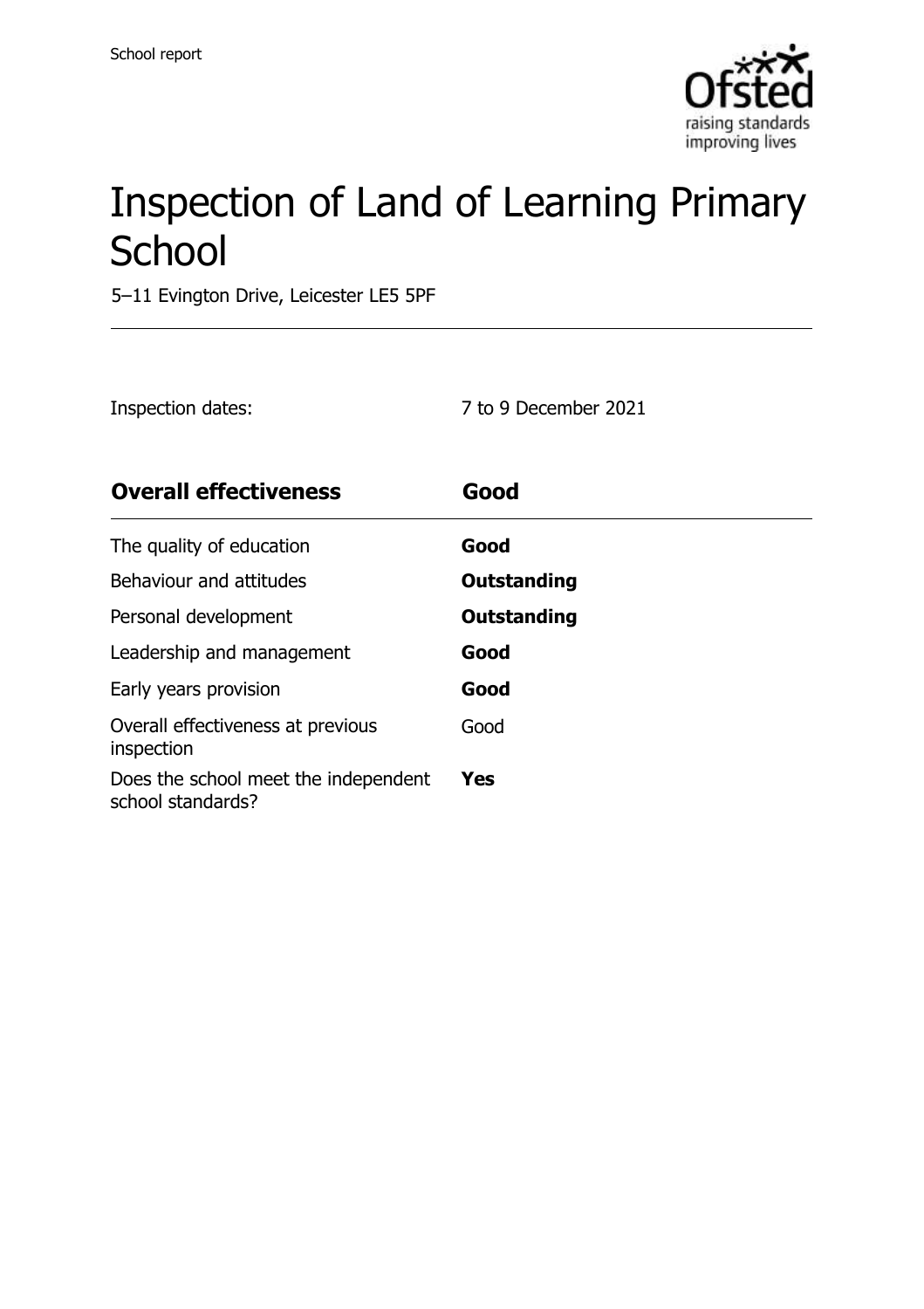

#### **What is it like to attend this school?**

Pupils flourish at this school. They say they are happy here and feel safe. The school's core values encourage pupils to be a good FRIEND. Consequently, pupils' faith, resilience, integrity, empowerment, nurture and [respect for] diversity shine through.

Staff expect pupils to work hard. They do. Pupils' work in a broad range of subjects is of a good quality. They are proud of their work and enjoy talking about it. Pupils' behaviour is exemplary. There are well-established routines. This means that children in the Reception class through to pupils in Year 6 understand exactly what the expectations are. Staff deal with the very rare incidents of bullying swiftly. Lowlevel disruption is not tolerated. Lessons run smoothly and without incident.

Pupils receive a high-quality personal development curriculum. There is a wide variety of opportunities for pupils to develop their talents and interests. Pupils take an active part in the local community. They raise money for local charities, for example.

Parents and carers have positive views of the school, with one typical comment being, 'A lovely well-balanced school which provides a variety of opportunities for my child to develop and grow into a confident and happy individual.'

#### **What does the school do well and what does it need to do better?**

Leaders are well on the way to constructing a well-planned and sequenced curriculum. In subjects such as mathematics and history, the knowledge that pupils will learn is clearly identified. In other subjects, such identification is not as precise. While there are plans for these subjects, they do not always go into sufficient detail about what pupils will learn and when. They do not always tell teachers the exact knowledge that subject leaders want pupils to know and to remember.

In mathematics, teachers use assessment wisely. There are end of unit tests that help teachers to understand which parts of the curriculum pupils have learned and remembered. Shorter, more frequent quizzes help teachers to plan their next lessons. Teachers help to fill any gaps in pupils' understanding.

The teaching of early reading and phonics is a strength. Staff have received appropriate phonics training. There is a consistent approach that starts in the Reception class and continues through key stage 1. Pupils take an active role in these lessons. They enjoy them. Due to the COVID-19 pandemic, some pupils are not where staff want them to be in how well they can read. However, accurate assessments tell staff which pupils are to receive extra help to become fluent readers.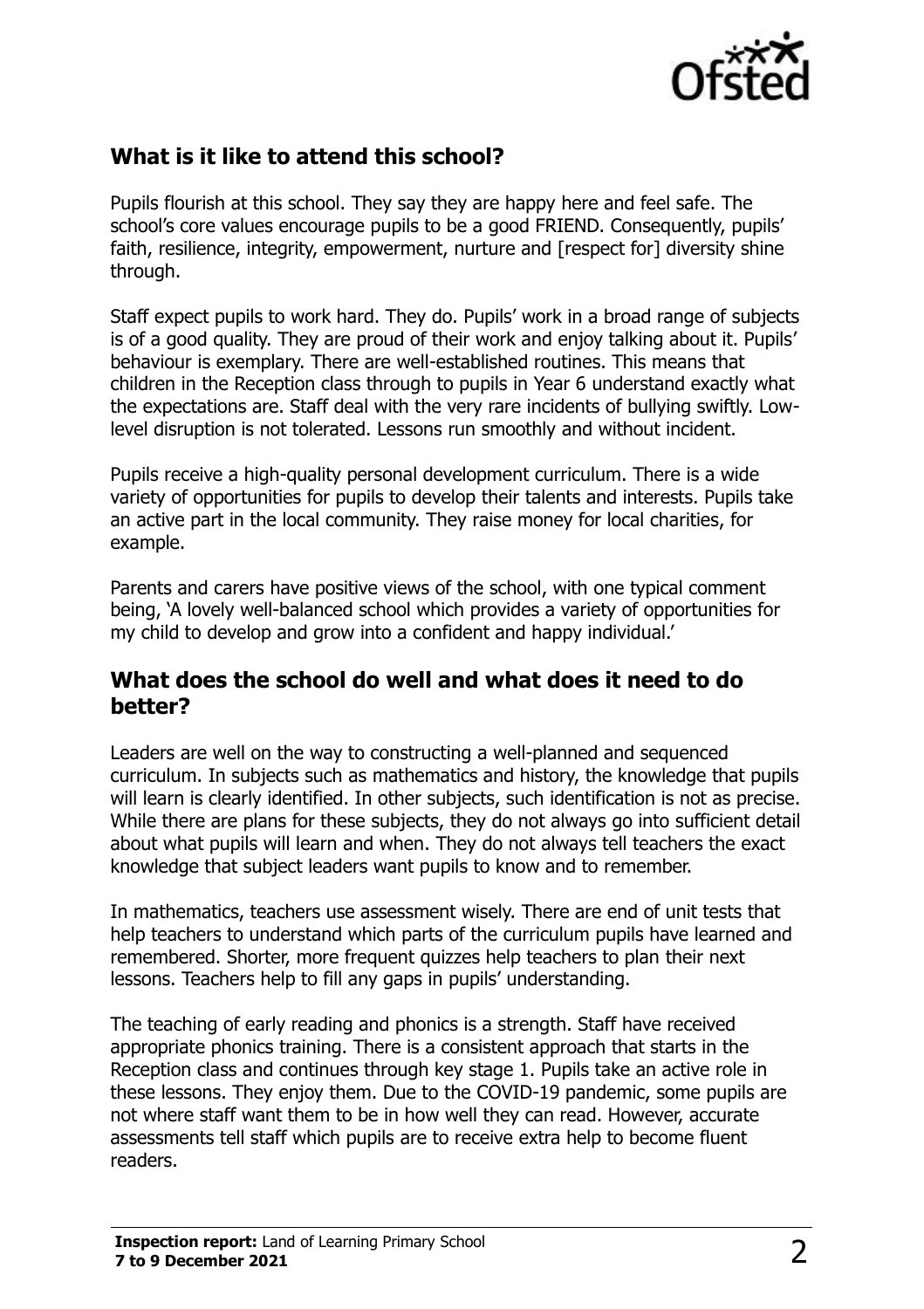

Staff promote a love of reading in several ways. There are many opportunities for pupils to read for pleasure, visit the school library and share book reviews and blurbs with their friends. The more confident and fluent readers have a good selection of challenging books to choose from.

Pupils have very positive attitudes to school and to their learning. They are keen to do well and to succeed. Pupils readily answer teachers' questions and take an active role in lessons. Pupils enjoy being rewarded with points for working hard, being polite and behaving well. Despite the impact of the COVID-19 pandemic, pupils' attendance and punctuality have remained strong.

Pupils benefit from an extensive range of opportunities to develop their talents and interests. These include clubs for calligraphy, cooking, computing, science and music. Planned activities match closely with the school's core values. Pupils are taught and encouraged to be resilient, confident, independent and to develop a strength of character. Pupils have a clear understanding of how to live a healthy and active lifestyle. They have an age-appropriate understanding of healthy relationships. Pupils are being very well prepared for life in modern Britain. They have a strong understanding of British values. Visits to various places of worship mean that pupils have a comprehensive understanding, and respect for, faiths and cultures that are different to their own. Pupils are given opportunities to understand how to be respectful and active citizens.

The curriculum caters well for pupils with special educational needs and/or disabilities (SEND). Teachers are skilled at providing activities that help to support these pupils in their learning. In phonics, for example, pupils with SEND have extra sessions and resources to help them keep up rather than catch up.

Children in the early years are getting a good deal. The appropriate curriculum is planned out well. However, it is not always clear how children's learning is preparing them for Year 1. Staff are knowledgeable. The four Reception classrooms are well resourced. They contain appropriate activities around the different areas of learning. Relationships between staff and children are warm and positive. Children are happy and keen to learn.

Senior leaders are focusing on the right areas of the school to improve. They provide a strong vision and a set of values that are followed by pupils, staff and parents alike. Staff say that leaders are sensitive to their workload and well-being.

Leaders had previously made links with other schools and settings. This enabled some staff to share their good practice and to learn from others. However, not all staff currently have these opportunities. They are missing out on the sharing of ideas with others and the moderation of pupils' work, for example.

The proprietor has ensured that all the independent school standards are met. The building and classrooms are maintained to a very good standard. The required policies are up to date and contain the necessary statutory guidance. The safeguarding policy is available for parents to download from the school's website.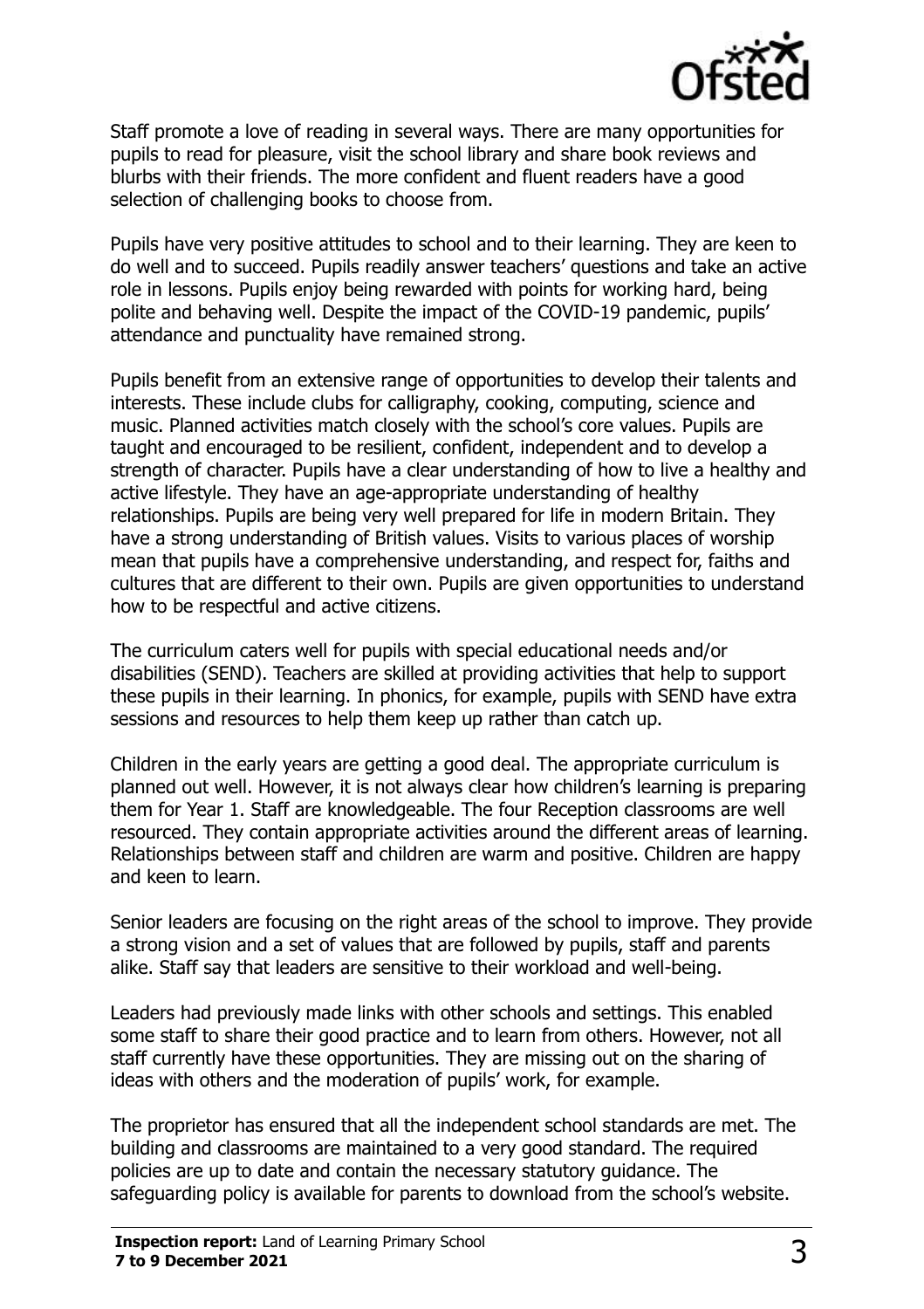

There are appropriate procedures in place around first aid, risk assessment and fire safety. The school complies with schedule 10 of the Equality Act 2010.

The governing body meets frequently and offers good support to leaders. Governors visit the school. They find out for themselves the strengths and potential development areas. However, there is no formal structure for the headteacher to provide the governors with the information they need. Governors do not plan their visits in a systematic way. It is not always clear how they hold leaders to account for their actions.

#### **Safeguarding**

The arrangements for safeguarding are effective.

Leaders responsible for safeguarding have received up-to-date training. They are knowledgeable regarding the latest guidance around peer-on-peer abuse. Leaders are tenacious in seeking outside support for any pupil or family that may need it. Safeguarding records are detailed and securely stored.

There are effective procedures in place to record any welfare concerns that staff may have about pupils. Staff have a strong knowledge of safeguarding. They know about county lines drug trafficking and are aware of what to do should there be a case of suspected female genital mutilation or should they be concerned about the behaviour of a member of staff.

### **What does the school need to do to improve?**

#### **(Information for the school and proprietor)**

- In some subjects, curriculum plans are not yet sharp enough. They do not make clear the most important content that all pupils should know and remember. This means that some subject leaders do not have a precise enough overview of the knowledge pupils will learn from Reception through to Year 6. Leaders should ensure that all subject curriculum plans contain the exact knowledge that subject leaders want all pupils to learn and remember.
- Prior to the COVID-19 pandemic, leaders had begun to make links with other schools. This was to enable staff to share good practice. Currently, these links are not in place. Staff are therefore not able to moderate pupils' work by working with colleagues in other schools. They are also not able to share best practice with, or benefit from learning from the practice of, professionals from other schools. Leaders should ensure that staff have the opportunity to form links with other schools, to develop further their own professional practice.
- The governing body does not receive key information about the school in a strategic way. While governor meetings and visits by individual governors occur, they are not planned out systematically. Therefore, it is not always clear how the governors are holding leaders fully to account for their actions. Leaders should ensure that governors receive all relevant information about the school and that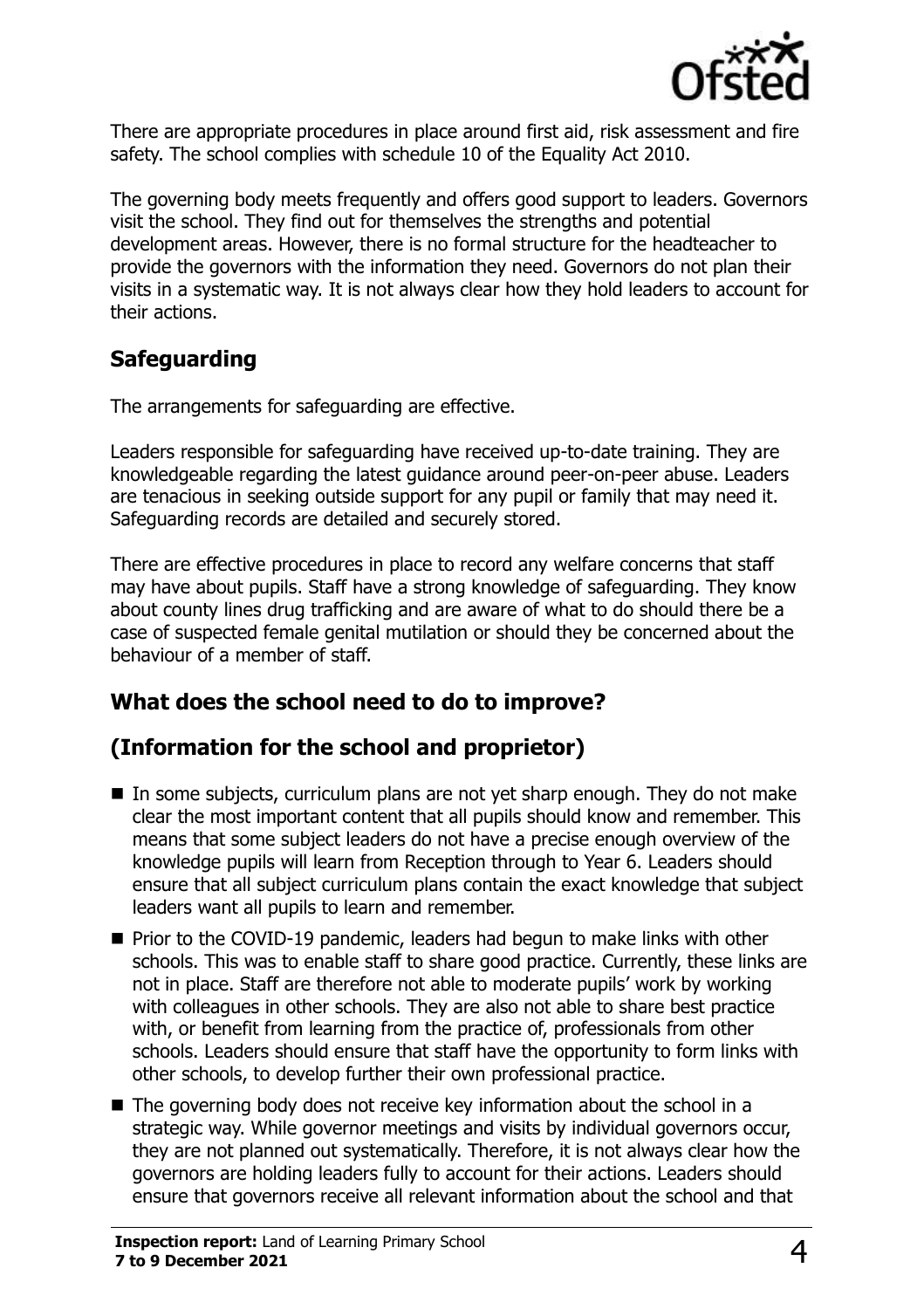

their meetings and visits to the school enable them to hold leaders fully to account

#### **How can I feed back my views?**

You can use [Ofsted Parent View](http://parentview.ofsted.gov.uk/) to give Ofsted your opinion on your child's school, or to find out what other parents and carers think. We use information from Ofsted Parent View when deciding which schools to inspect, when to inspect them and as part of their inspection.

The Department for Education has further [guidance](http://www.gov.uk/complain-about-school) on how to complain about a school.

If you are the provider and you are not happy with the inspection or the report, you can [complain to Ofsted.](http://www.gov.uk/complain-ofsted-report)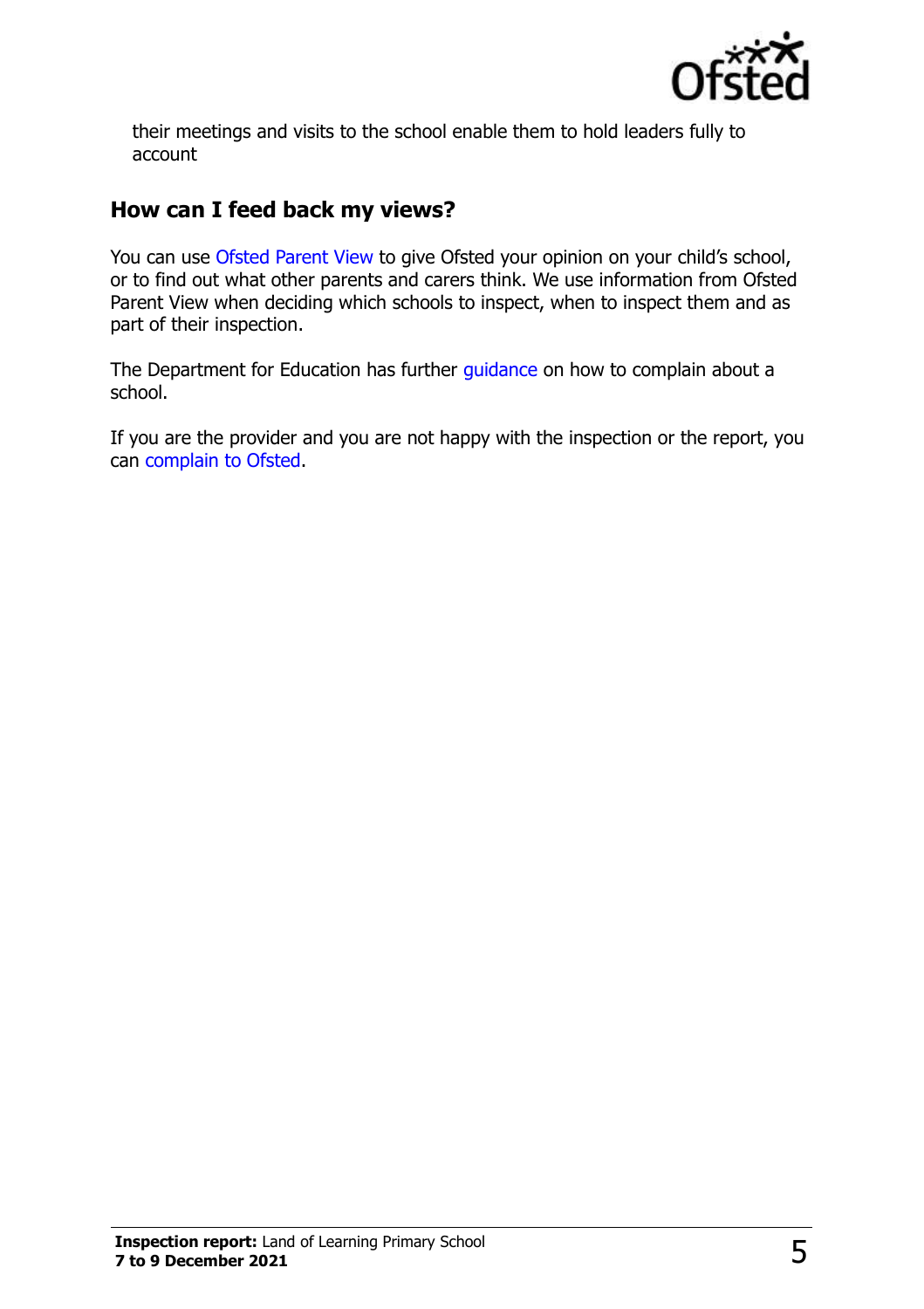

## **School details**

| Unique reference number             | 135858                        |
|-------------------------------------|-------------------------------|
| <b>DfE</b> registration number      | 856/6022                      |
| <b>Local authority</b>              | Leicester                     |
| <b>Inspection number</b>            | 10210452                      |
| <b>Type of school</b>               | Other independent school      |
| <b>School category</b>              | Independent school            |
| Age range of pupils                 | 4 to 11                       |
| <b>Gender of pupils</b>             | Mixed                         |
| Number of pupils on the school roll | 221                           |
| <b>Proprietor</b>                   | <b>Evington Muslim Centre</b> |
| <b>Chair</b>                        | <b>Imtiaz Dassu</b>           |
| <b>Headteacher</b>                  | Sara Vania                    |
| <b>Annual fees (day pupils)</b>     | £2,090                        |
| <b>Telephone number</b>             | 0116 273 5431                 |
| Website                             | landoflearning.co.uk          |
| <b>Email address</b>                | office@landoflearning.co.uk   |
| <b>Dates of previous inspection</b> | 2 to 4 October 2018           |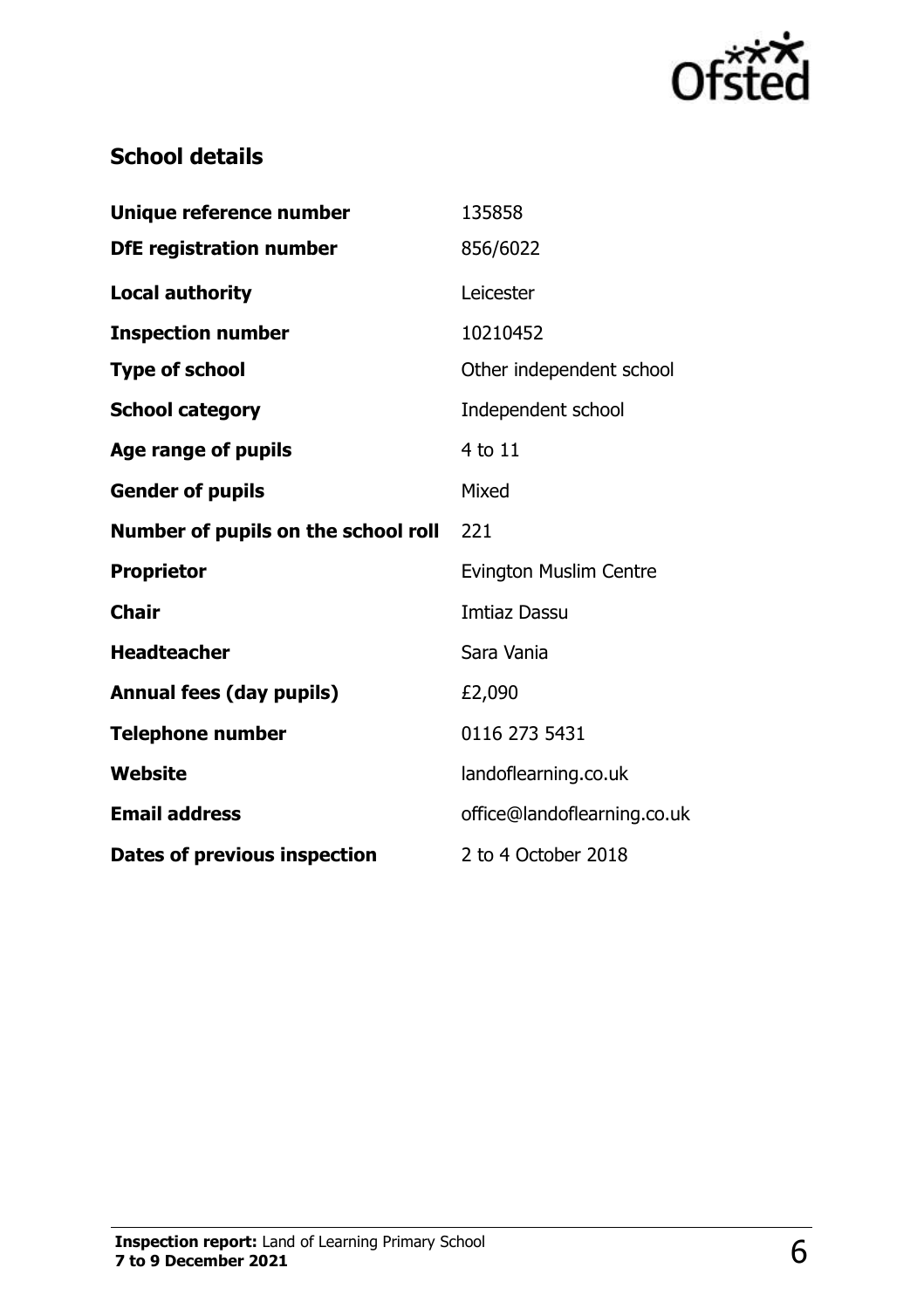

#### **Information about this school**

■ The school does not use the services of any alternative providers.

#### **Information about this inspection**

Inspectors carried out this inspection under section 109(1) and (2) of the Education and Skills Act 2008. The purpose of the inspection is to advise the Secretary of State for Education about the school's suitability for continued registration as an independent school.

The school meets the independent school standards. These are the requirements set out in the schedule to the Education (Independent School Standards) Regulations 2014.

This was the first routine inspection the school received since the COVID-19 pandemic began. Inspectors discussed the impact of the pandemic with the school leaders and have taken that into account in their evaluation.

- Inspectors held various meetings with the headteacher, deputy headteacher and the leaders responsible for different curriculum subjects, the early years, phonics and early reading and for pupils with SEND.
- The lead inspector held meetings with two members of the proprietor body and the three members of the governing body, including the chair.
- Inspectors carried out deep dives into phonics and early reading, mathematics, computing and history. Inspectors looked at curriculum plans, visited lessons, spoke with teachers and pupils and looked at samples of pupils' work.
- Inspectors also looked at curriculum plans and spoke to leaders about some other subjects.
- To inspect safeguarding, the lead inspector checked the single central record. Checks were made on staff training and their knowledge of the school's safeguarding procedures. Safeguarding records were scrutinised.
- Inspectors toured the school premises, scrutinised documents relating to pupils' behaviour and attendance, observed pupils during social times and spoke with staff, parents and pupils. The responses to Ofsted's staff, parents and pupils' questionnaires were considered.

#### **Inspection team**

Peter Stonier, lead inspector **Her Majesty's Inspector** 

Stephen Long **Contract Contract Contract Contract Contract Contract Contract Contract Contract Contract Contract Contract Contract Contract Contract Contract Contract Contract Contract Contract Contract Contract Contract C**